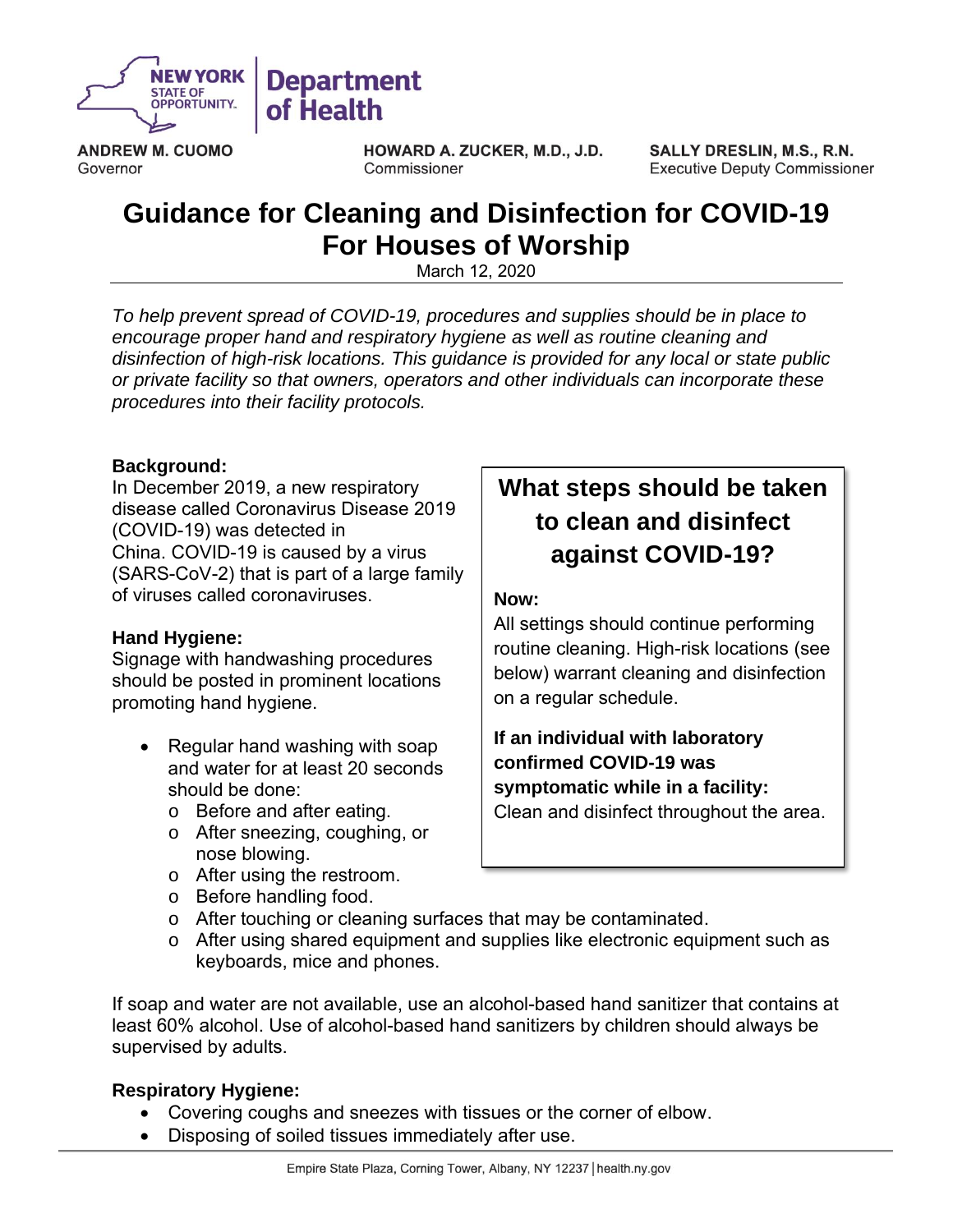## **Routine Cleaning:**

As part of standard infection control practices, routine cleaning should be ongoing, and time should be allocated for individuals to routinely clean. Surfaces touched most frequently should be prioritized for routine cleaning because soiled and frequently touched surfaces can be reservoirs for germs and an exposure pathway for transmission to people through contact with these surfaces.

Examples of priority areas for routine cleaning include:

- High contact surfaces that are touched by many different people, such as light switches, handrails and doorknobs/handles.
- Dust- and wet-mopping or auto-scrubbing floors.
- Vacuuming of entryways and high traffic areas.
- Removing trash.
- Cleaning restrooms.
- Wiping heat and air conditioner vents.
- Spot cleaning walls.
- Spot cleaning carpets.
- Dusting horizontal surfaces and light fixtures.
- Cleaning spills.
- Regular cleaning and laundering of linens.

## **Identify and routinely clean and disinfect highrisk locations even before a confirmed case of COVID-19 occurs.**

Examples of high-risk locations include:

## First Aid Station / Health Office:

- Clean and disinfect health cots regularly (after each use)
- Cover treatment tables and use pillow protectors
- Discard or launder coverings after each use

## Restrooms

• Clean and disinfect all restroom surfaces, fixtures, door knobs, push plates, and switches (at least once daily).

# **Examples of frequently touched surfaces:**

- Desks and chairs:
- Counters, tables and chairs;
- Door handles and push plates;
- Handrails;
- Kitchen and bathroom faucets;
- Appliance surfaces;
- Light switches:
- Handles on equipment (e.g., carts);
- Remote controls:
- Shared telephones;
- Shared computers, keyboards and mice
- Shared electronics and phones
- Shared computer keyboards and mice.

**Note:** Computer keyboards are difficult to clean due to the spaces between keys and the sensitivity of its hardware to liquids. When shared, they may contribute to indirect transmission. Locations with community use computers should provide posted signs regarding proper hand hygiene before and after using the computers to minimize disease transmission. Also, consider using keyboard covers to protect the hardware against spills and facilitate cleaning.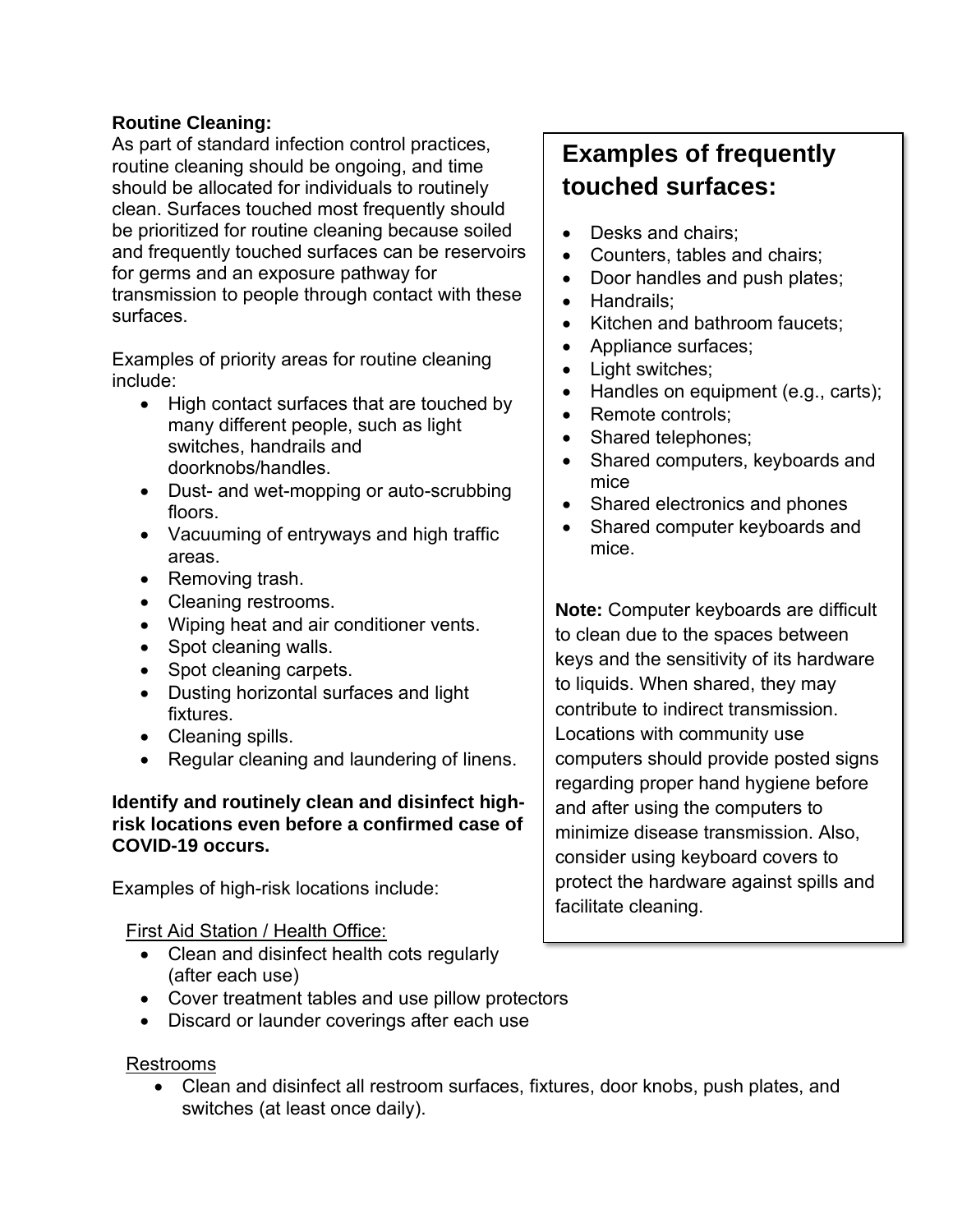## Dining Areas

• Clean and disinfect counters, tables, and chairs regularly (at least once daily).

## Other Frequently Touched Surfaces

• Clean and disinfect frequently touched surfaces on a periodic schedule as operational considerations allow, which may range from at least daily to up to 72 hours.

## **Cleaning and Disinfection:**

Cleaning removes germs, dirt and impurities from surfaces or objects. Disinfecting kills germs on surfaces or objects.

Individuals do not need to wear respiratory protection while cleaning or disinfecting, but should use personal protective equipment (e.g. gloves) as recommended on product labels. Carefully read and follow all label instructions for safe and effective use.

**Step 1: Cleaning:** Always clean surfaces prior to use of disinfectants in order to reduce soil and remove germs. Dirt and other materials on surfaces can reduce the effectiveness of disinfectants. Clean surfaces using water and soap or detergent to reduce soil and remove germs. For combination products that can both clean and disinfect, always follow the instructions on the specific product label to ensure effective use. In New York State, all state agencies and state authorities are required to use green cleaning products. For additional information on the laws regarding the use of green cleaning products, see the Policies, Guidelines and [Report](https://greencleaning.ny.gov/Policies.asp) section of NY's Green Cleaning Program website.

**Step 2: Disinfection:** Cleaning of soiled areas must be completed prior to disinfection to ensure the effectiveness of the disinfectant product. Use the DEC list [of products](http://www.dec.ny.gov/docs/materials_minerals_pdf/covid19.pdf) registered in New York State identified as effective against COVID-19. This list corresponds those identified by the EPA.

If these products are unavailable, disinfect surfaces using an EPA- and DEC\* registered disinfectant labeled to be effective against rhinovirus and/or human coronavirus. If these commercial products are unavailable, it is also acceptable to use a fresh 2% chlorine bleach solution (approximately 1 tablespoon of bleach in 1 quart of water). Prepare the bleach solution daily or as needed.

- Label directions must be followed when using disinfectants to ensure the target viruses are effectively killed. This includes adequate contact times (i.e., the amount of time a disinfectant should remain on surfaces to be effective), which may vary between five and ten minutes after application. Disinfectants that come in a wipe form will also list effective contact times on their label.
- For disinfectants that come in concentrated forms, it is important to carefully follow instructions for making the diluted concentration needed to effectively kill the target virus. This information can be found on the product label.